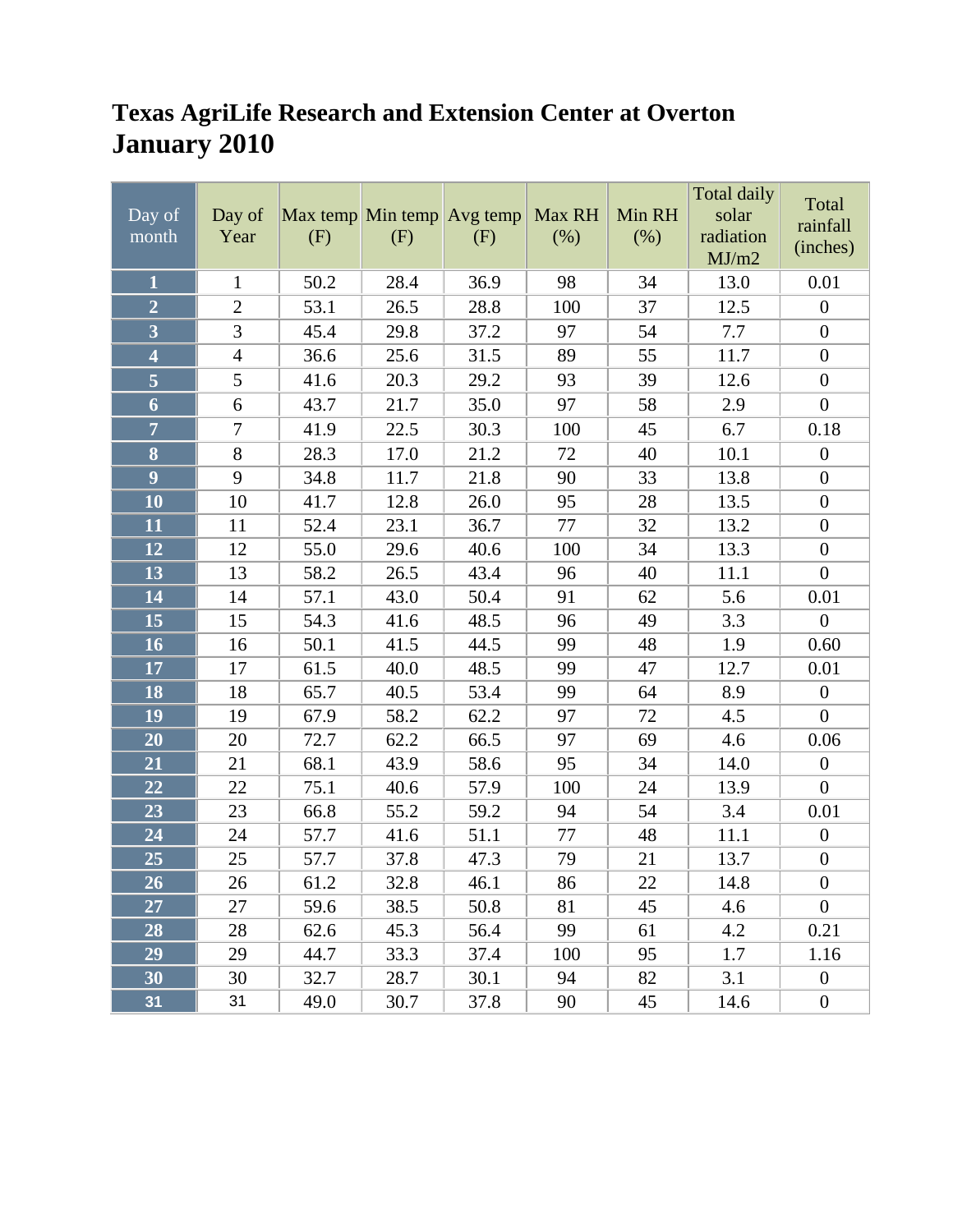## **February 2010**

| Day of<br>month                      | Day of<br>Year | (F)  | Max temp Min temp Avg temp<br>(F) | (F)  | Max RH<br>(%) | Min RH<br>(% ) | Total daily<br>solar<br>radiation<br>MJ/m2 | Total<br>rainfall<br>(inches) |
|--------------------------------------|----------------|------|-----------------------------------|------|---------------|----------------|--------------------------------------------|-------------------------------|
| $\overline{\mathbf{1}}$              | 32             | 55.6 | 33.0                              | 44.1 | 87            | 48             | 10.6                                       | $\boldsymbol{0}$              |
| $\overline{2}$                       | 33             | 53.1 | 34.4                              | 44.9 | 99            | 52             | 14.1                                       | $\overline{0}$                |
| $\overline{\mathbf{3}}$              | 34             | 47.0 | 33.1                              | 40.6 | 100           | 65             | 4.5                                        | 0.20                          |
| $\overline{\mathbf{4}}$              | 35             | 44.7 | 40.3                              | 42.5 | 100           | 95             | 1.0                                        | 0.92                          |
| $\overline{\overline{\overline{5}}}$ | 36             | 52.9 | 41.8                              | 45.8 | 100           | 60             | 9.0                                        | 0.02                          |
| $\boldsymbol{6}$                     | 37             | 44.6 | 38.4                              | 41.2 | 87            | 66             | 7.0                                        | $\boldsymbol{0}$              |
| $\overline{7}$                       | 38             | 47.1 | 29.1                              | 40.8 | 100           | 64             | 5.4                                        | $\overline{0}$                |
| 8                                    | 39             | 46.1 | 36.3                              | 40.5 | 100           | 76             | 1.2                                        | 0.92                          |
| $\overline{9}$                       | 40             | 40.8 | 27.9                              | 34.1 | 90            | 32             | 17.1                                       | $\boldsymbol{0}$              |
| 10                                   | 41             | 41.4 | 28.6                              | 35.2 | 77            | 38             | 8.5                                        | $\overline{0}$                |
| 11                                   | 42             | 37.6 | 31.3                              | 33.6 | 100           | 62             | 1.7                                        | $0.80$ snow                   |
| 12                                   | 43             | 34.8 | 30.4                              | 32.5 | 100           | 88             | 3.4                                        | $\boldsymbol{0}$              |
| 13                                   | 44             | 45.8 | 30.4                              | 35.4 | 100           | 71             | 10.7                                       | $\boldsymbol{0}$              |
| 14                                   | 45             | 48.0 | 31.1                              | 38.7 | 100           | 66             | 5.2                                        | $\boldsymbol{0}$              |
| 15                                   | 46             | 44.5 | 26.7                              | 34.3 | 79            | 28             | 18.1                                       | $\boldsymbol{0}$              |
| 16                                   | 47             | 50.1 | 26.9                              | 37.8 | 85            | 25             | 18.1                                       | $\boldsymbol{0}$              |
| 17                                   | 48             | 52.6 | 27.7                              | 38.0 | 91            | 36             | 18.2                                       | $\boldsymbol{0}$              |
| 18                                   | 49             | 60.6 | 26.8                              | 43.5 | 99            | 24             | 17.6                                       | $\boldsymbol{0}$              |
| 19                                   | 50             | 64.3 | 35.8                              | 52.3 | 92            | 17             | 14.6                                       | $\boldsymbol{0}$              |
| 20                                   | 51             | 68.7 | 51.0                              | 58.8 | 80            | 44             | 46.1                                       | $\boldsymbol{0}$              |
| 21                                   | 52             | 69.5 | 49.7                              | 59.2 | 100           | 60             | 6.8                                        | $\overline{0}$                |
| 22                                   | 53             | 47.5 | 38.0                              | 40.7 | 93            | 76             | 4.6                                        | $\boldsymbol{0}$              |
| 23                                   | 54             | 38.6 | 31.9                              | 35.3 | 100           | 72             | 3.1                                        | 0.10<br>(snow)                |
| 24                                   | 55             | 47.5 | 28.8                              | 35.8 | 99            | 21             | 19.2                                       | 0.03                          |
| 25                                   | 56             | 55.7 | 25.8                              | 43.3 | 94            | 25             | 14.4                                       | $\overline{0}$                |
| 26                                   | 57             | 46.9 | 37.9                              | 42.6 | 99            | 76             | 1.8                                        | 0.42                          |
| 27                                   | 58             | 58.6 | 34.3                              | 45.2 | 100           | 35             | 19.2                                       | $\boldsymbol{0}$              |
| 28                                   | 59             | 63.7 | 32.1                              | 49.3 | 100           | 27             | 19.1                                       | $\overline{0}$                |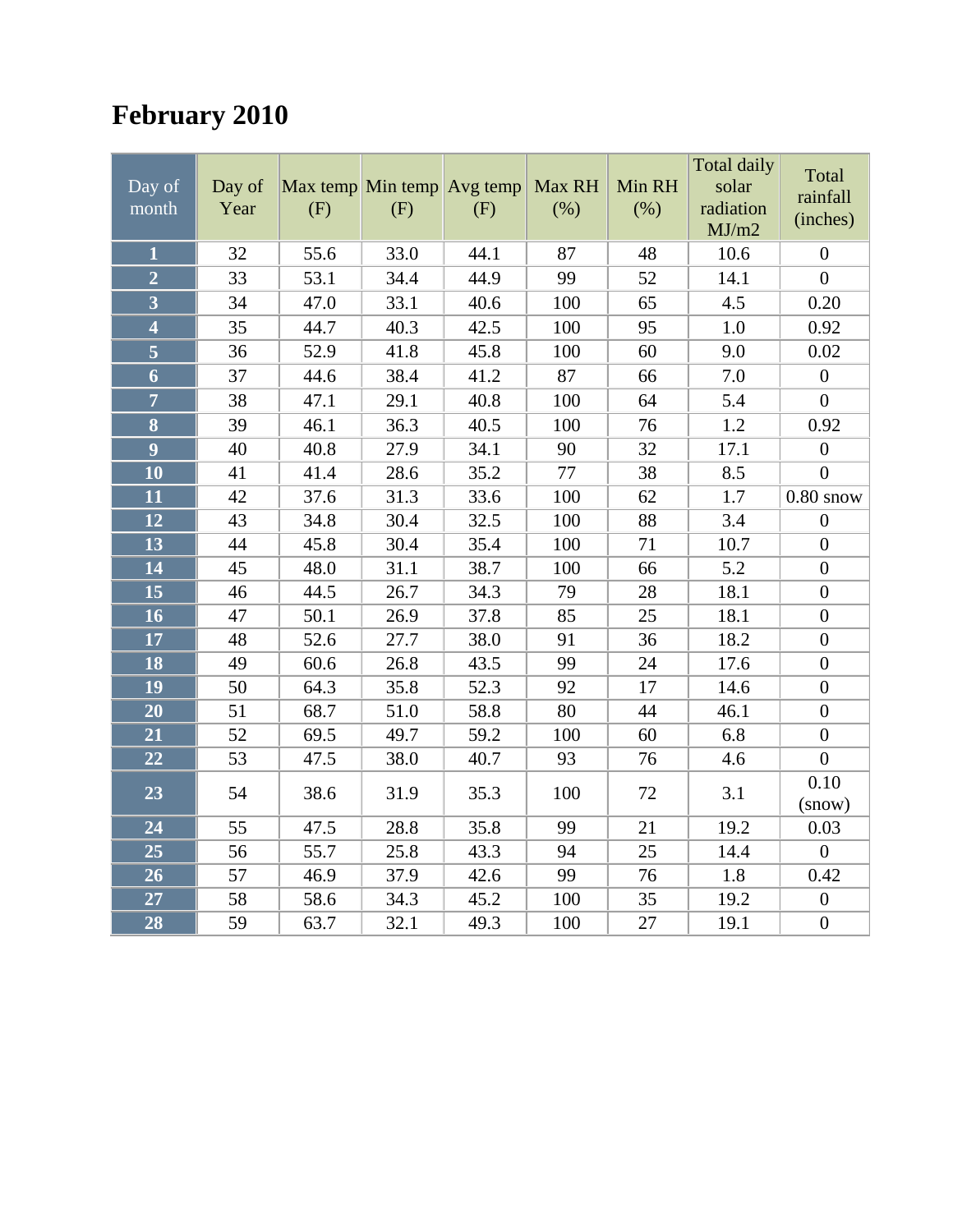#### **March 2010**

|                         |        |                    |                   |      |               | <b>Total daily</b><br><b>Total</b> |           |                  |
|-------------------------|--------|--------------------|-------------------|------|---------------|------------------------------------|-----------|------------------|
| Day of                  | Day of | <b>Max</b><br>temp | Min temp Avg temp |      | <b>Max RH</b> | <b>Min RH</b>                      | solar     | rainfall         |
| month                   | Year   | (F)                | (F)               | (F)  | (%)           | (%)                                | radiation | (inches)         |
|                         |        |                    |                   |      |               |                                    | MJ/m2     |                  |
| $\mathbf{1}$            | 60     | 50.2               | 40.7              | 43.5 | 98            | 65                                 | 2.8       | 0.73             |
| $\overline{2}$          | 61     | 46.8               | 30.7              | 40.3 | 97            | 53                                 | 15.7      | $\boldsymbol{0}$ |
| $\overline{\mathbf{3}}$ | 62     | 56.9               | 27.0              | 41.1 | 100           | 35                                 | 20.1      | $\boldsymbol{0}$ |
| $\overline{\mathbf{4}}$ | 63     | 64.2               | 31.2              | 47.7 | 98            | 33                                 | 19.5      | $\boldsymbol{0}$ |
|                         | 64     | 66.9               | 40.9              | 53.6 | 96            | 38                                 | 17.2      | $\boldsymbol{0}$ |
| $\boldsymbol{6}$        | 65     | 69.1               | 36.9              | 54.5 | 96            | 38                                 | 17.5      | $\boldsymbol{0}$ |
| $\overline{7}$          | 66     | 62.1               | 48.0              | 55.2 | 66            | 35                                 | 7.5       | $\overline{0}$   |
| $\overline{\mathbf{8}}$ | 67     | 64.2               | 54.7              | 57.4 | 99            | 53                                 | 5.6       | 0.80             |
| $\overline{9}$          | 68     | 75.0               | 53.8              | 63.1 | 100           | 23                                 | 20.8      | 0.41             |
| 10                      | 69     | 77.0               | 49.6              | 64.5 | 100           | 46                                 | 15.5      | 0.02             |
| 11                      | 70     | 69.2               | 45.9              | 55.1 | 97            | 29                                 | 18.5      | 0.01             |
| 12                      | 71     | 64.0               | 42.6              | 52.9 | 93            | 22                                 | 21.4      | $\boldsymbol{0}$ |
| 13                      | 72     | 63.4               | 42.4              | 52.6 | 81            | 40                                 | 21.3      | $\boldsymbol{0}$ |
| 14                      | 73     | 75.1               | 38.8              | 56.3 | 99            | 23                                 | 21.6      | $\boldsymbol{0}$ |
| 15                      | 74     | 67.6               | 44.8              | 56.0 | 95            | 39                                 | 20.6      | $\boldsymbol{0}$ |
| 16                      | 75     | 56.8               | 48.3              | 52.9 | 97            | 68                                 | 6.2       | $\boldsymbol{0}$ |
| 17                      | 76     | 64.4               | 41.5              | 52.1 | 98            | 31                                 | 20.6      | $\boldsymbol{0}$ |
| 18                      | 77     | 65.0               | 38.2              | 50.6 | 87            | 32                                 | 22.2      | $\boldsymbol{0}$ |
| 19                      | 78     | 71.0               | 41.3              | 56.4 | 95            | 34                                 | 21.1      | $\boldsymbol{0}$ |
| 20                      | 79     | 57.2               | 33.6              | 45.2 | 99            | 76                                 | 2.6       | 0.51             |
| 21                      | 80     | 39.4               | 31.6              | 34.4 | 100           | 73                                 | 5.5       | 0.11             |
| 22                      | 81     | 65.7               | 37.8              | 50.3 | 87            | 39                                 | 22.3      | $\boldsymbol{0}$ |
| 23                      | 82     | 73.8               | 41.5              | 57.9 | 86            | 22                                 | 23.3      | $\overline{0}$   |
| 24                      | 83     | 69.5               | 54.3              | 60.9 | 98            | 58                                 | 10.8      | 0.72             |
| 25                      | 84     | 56.2               | 47.6              | 53.2 | 100           | 59                                 | 11.3      | 0.28             |
| 26                      | 85     | 67.4               | 39.2              | 54.3 | 99            | 37                                 | 23.5      | $\boldsymbol{0}$ |
| 27                      | 86     | 75.6               | 48.6              | 61.5 | 94            | 21                                 | 21.3      | $\boldsymbol{0}$ |
| 28                      | 87     | 60.7               | 47.4              | 53.8 | 73            | 37                                 | 16.9      | $\boldsymbol{0}$ |
| 29                      | 88     | 69.8               | 37.9              | 53.9 | 99            | 22                                 | 23.9      | $\boldsymbol{0}$ |
| 30                      | 89     | 77.2               | 47.3              | 62.1 | 84            | 30                                 | 23.6      | $\boldsymbol{0}$ |
| 31                      | 90     | 80.6               | 51.6              | 65.9 | 96            | 38                                 | 23.2      | $\boldsymbol{0}$ |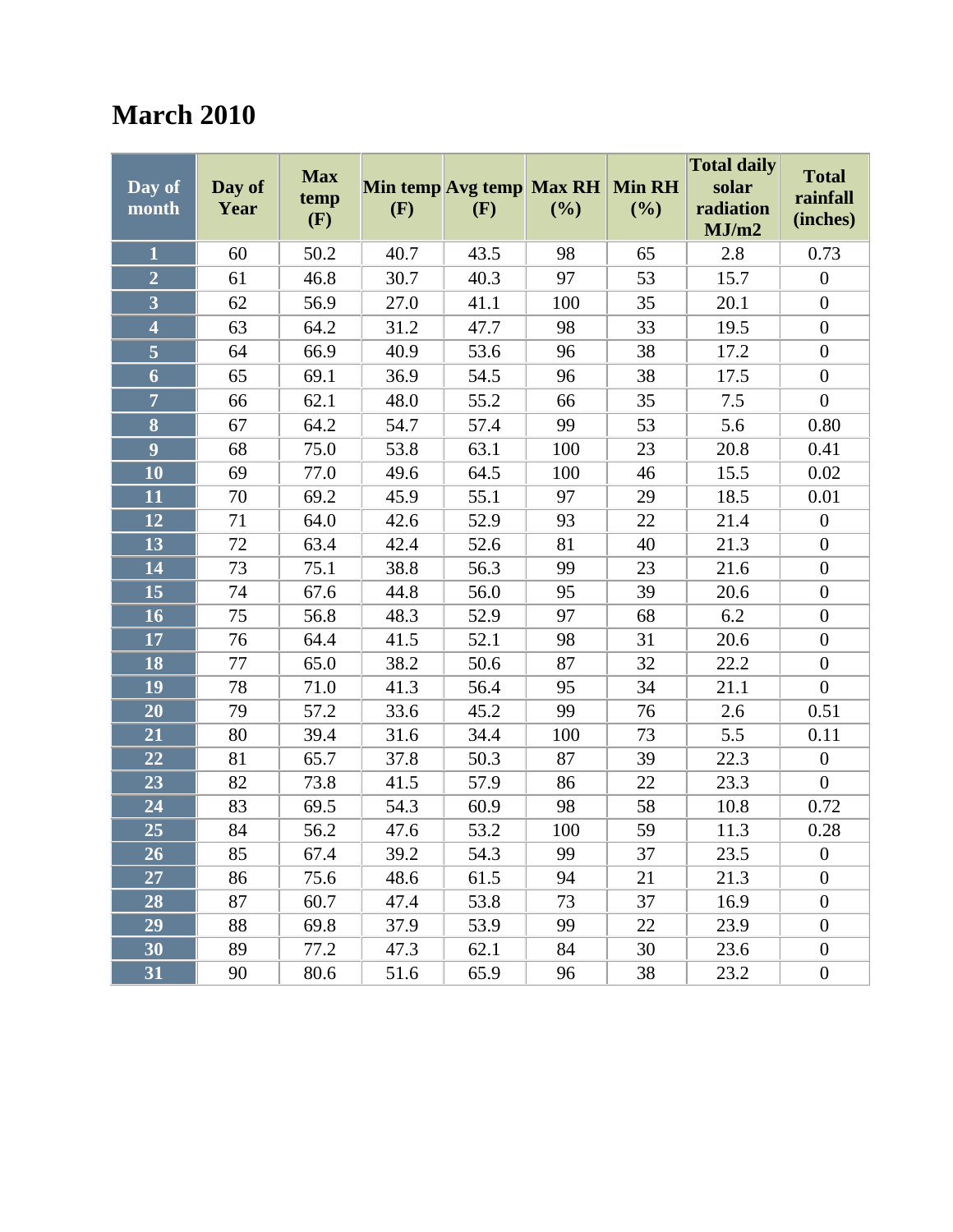# **April 2010**

|                     |        |                    |                   |      |               |               | <b>Total daily</b> | <b>Total</b>     |
|---------------------|--------|--------------------|-------------------|------|---------------|---------------|--------------------|------------------|
| Day of              | Day of | <b>Max</b><br>temp | Min temp Avg temp |      | <b>Max RH</b> | <b>Min RH</b> | solar              | rainfall         |
| month               | Year   | (F)                | (F)               | (F)  | (%)           | (%)           | radiation          | (inches)         |
|                     |        |                    |                   |      |               |               | MJ/m2              |                  |
| $\mathbf{1}$        | 91     | 79.9               | 57.6              | 67.7 | 91            | 37            | 23.3               | $\overline{0}$   |
| $\overline{2}$      | 92     | 76.9               | 63.3              | 68.7 | 95            | 47            | 11.5               | 0.02             |
| $\overline{3}$      | 93     | 81.4               | 49.6              | 66.7 | 100           | 10            | 22.7               | 0.01             |
| $\overline{\bf{4}}$ | 94     | 78.3               | 57.9              | 68.9 | 99            | 46            | 10.6               | $\boldsymbol{0}$ |
| $\overline{5}$      | 95     | 82.7               | 65.7              | 71.7 | 93            | 47            | 17.2               | $\boldsymbol{0}$ |
| 6                   | 96     | 78.3               | 64.1              | 70.2 | 87            | 53            | 12.6               | $\overline{0}$   |
| $\overline{7}$      | 97     | 71.1               | 56.8              | 67.5 | 96            | 26            | 6.5                | 0.13             |
| 8                   | 98     | 66.2               | 44.2              | 53.8 | 77            | 23            | 26.4               | $\boldsymbol{0}$ |
| $\overline{9}$      | 99     | 74.3               | 37.5              | 57.2 | 94            | 19            | 26.0               | $\overline{0}$   |
| $\overline{10}$     | 100    | 76.5               | 45.4              | 62.2 | 97            | 22            | 24.0               | $\overline{0}$   |
| 11                  | 101    | 78.3               | 47.4              | 63.8 | 98            | 40            | 24.2               | $\boldsymbol{0}$ |
| 12                  | 102    | 80.6               | 50.3              | 65.9 | 96            | 30            | 24.1               | $\boldsymbol{0}$ |
| 13                  | 103    | 80.9               | 50.5              | 67.4 | 98            | 33            | 25.2               | $\boldsymbol{0}$ |
| 14                  | 104    | 78.7               | 52.1              | 66.4 | 98            | 37            | 24.4               | $\overline{0}$   |
| 15                  | 105    | 80.2               | 59.5              | 68.7 | 98            | 42            | 20.9               | $\overline{0}$   |
| 16                  | 106    | 78.4               | 54.5              | 66.3 | 99            | 44            | 20.6               | $\boldsymbol{0}$ |
| 17                  | 107    | 76.8               | 57.1              | 65.8 | 98            | 53            | 15.6               | $\boldsymbol{0}$ |
| 18                  | 108    | 62.0               | 51.8              | 58.0 | 96            | 81            | 9.6                | 0.23             |
| 19                  | 109    | 65.6               | 52.1              | 57.5 | 93            | 55            | 15.9               | $\boldsymbol{0}$ |
| 20                  | 110    | 72.8               | 54.1              | 62.3 | 94            | 38            | 21.7               | $\overline{0}$   |
| 21                  | 111    | 78.9               | 48.2              | 64.4 | 98            | 41            | 23.0               | $\boldsymbol{0}$ |
| 22                  | 112    | 79.1               | 58.7              | 68.5 | 97            | 49            | 19.1               | $\boldsymbol{0}$ |
| 23                  | 113    | 82.2               | 65.3              | 72.1 | 98            | 62            | 12.0               | 0.08             |
| 24                  | 114    | 78.8               | 57.6              | 68.1 | 98            | 28            | 25.6               | 0.27             |
| 25                  | 115    | 72.8               | 57.7              | 64.7 | 79            | 42            | 23.1               | $\boldsymbol{0}$ |
| 26                  | 116    | 79.3               | 54.6              | 66.2 | 88            | 30            | 25.5               | $\boldsymbol{0}$ |
| 27                  | 117    | 69.9               | 46.7              | 58.6 | 83            | 26            | 27.2               | $\boldsymbol{0}$ |
| 28                  | 118    | 79.4               | 44.6              | 62.7 | 98            | 26            | 26.7               | $\boldsymbol{0}$ |
| 29                  | 119    | 83.1               | 59.2              | 71.4 | 94            | 43            | 25.4               | $\boldsymbol{0}$ |
| $\overline{30}$     | 120    | 82.1               | 69.0              | 75.5 | 97            | 66            | 11.9               | $\overline{0}$   |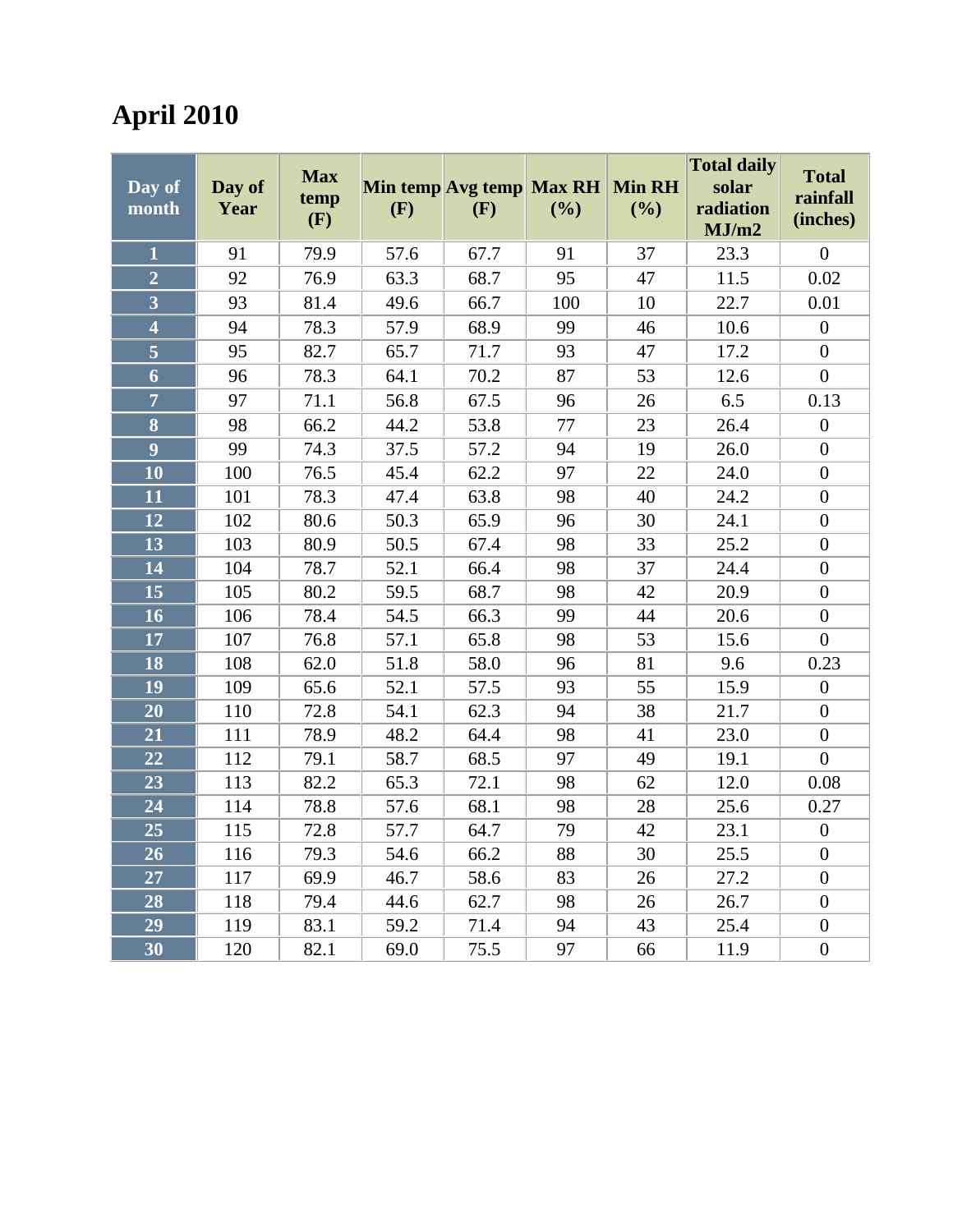## **May 2010**

|                |        |      |                              |      |        |        | <b>Total daily</b> | Total            |
|----------------|--------|------|------------------------------|------|--------|--------|--------------------|------------------|
| Day of         | Day of |      | Max temp Min temp $Avg$ temp |      | Max RH | Min RH | solar              | rainfall         |
| month          | Year   | (F)  | (F)                          | (F)  | (% )   | (% )   | radiation<br>MJ/m2 | (inches)         |
| $\overline{1}$ | 121    | 87.6 | 71.0                         | 77.8 | 97     | 46     | 18.4               | $\boldsymbol{0}$ |
| $\overline{2}$ | 122    | 79.5 | 57.4                         | 68.4 | 86     | 22     | 19.0               | $\overline{0}$   |
| $\overline{3}$ | 123    | 87.8 | 57.8                         | 71.9 | 94     | 15     | 25.6               | 0.11             |
| $\overline{4}$ | 124    | 82.5 | 52.0                         | 67.2 | 98     | 23     | 27.2               | 0.05             |
| $\overline{5}$ | 125    | 90.0 | 60.4                         | 74.3 | 75     | 27     | 26.9               | $\boldsymbol{0}$ |
| 6              | 126    | 88.7 | 62.6                         | 75.9 | 93     | 23     | 25.7               | $\boldsymbol{0}$ |
| $\overline{7}$ | 127    | 84.1 | 65.3                         | 73.9 | 96     | 59     | 12.3               | $\boldsymbol{0}$ |
| 8              | 128    | 74.1 | 55.6                         | 65.4 | 77     | 25     | 25.6               | $\boldsymbol{0}$ |
| 9              | 129    | 68.0 | 54.3                         | 62.3 | 84     | 43     | 12.0               | $\boldsymbol{0}$ |
| 10             | 130    | 86.6 | 63.7                         | 75.0 | 80     | 44     | 19.9               | $\boldsymbol{0}$ |
| 11             | 131    | 90.5 | 67.3                         | 79.1 | 94     | 43     | 25.8               | $\boldsymbol{0}$ |
| 12             | 132    | 89.2 | 71.9                         | 79.7 | 88     | 42     | 24.5               | $\boldsymbol{0}$ |
| 13             | 133    | 86.0 | 73.0                         | 78.4 | 86     | 52     | 15.7               | $\boldsymbol{0}$ |
| 14             | 134    | 89.0 | 66.0                         | 76.1 | 98     | 43     | 21.3               | 0.30             |
| 15             | 135    | 84.7 | 64.5                         | 73.0 | 99     | 51     | 22.4               | 0.01             |
| 16             | 136    | 88.0 | 65.1                         | 76.4 | 98     | 41     | 26.0               | $\boldsymbol{0}$ |
| 17             | 137    | 89.6 | 64.96                        | 77.6 | 98     | 34     | 24.4               | $\boldsymbol{0}$ |
| 18             | 138    | 85.2 | 64.6                         | 75.3 | 93     | 47     | 23.9               | $\boldsymbol{0}$ |
| 19             | 139    | 89.2 | 67.5                         | 78.2 | 95     | 45     | 21.4               | $\boldsymbol{0}$ |
| 20             | 140    | 83.8 | 66.3                         | 73.5 | 96     | 59     | 12.2               | $\boldsymbol{0}$ |
| 21             | 141    | 90.9 | 64.0                         | 78.2 | 98     | 44     | 24.9               | $\boldsymbol{0}$ |
| 22             | 142    | 91.8 | 73.4                         | 82.1 | 93     | 43     | 25.7               | $\boldsymbol{0}$ |
| 23             | 143    | 92.9 | 75.7                         | 83.2 | 86     | 42     | 23.3               | $\boldsymbol{0}$ |
| 24             | 144    | 92.8 | 69.9                         | 80.8 | 97     | 38     | 27.8               | $\boldsymbol{0}$ |
| 25             | 145    | 92.1 | 69.9                         | 79.9 | 95     | 33     | 25.5               | $\boldsymbol{0}$ |
| 26             | 146    | 89.3 | 67.8                         | 75.7 | 98     | 45     | 16.1               | 0.64             |
| 27             | 147    | 90.0 | 64.9                         | 77.3 | 99     | 40     | 27.1               | $\overline{0}$   |
| 28             | 148    | 91.6 | 68.1                         | 80.0 | 95     | 36     | 25.6               | $\boldsymbol{0}$ |
| 29             | 149    | 91.7 | 66.6                         | 80.0 | 96     | 36     | 26.2               | $\boldsymbol{0}$ |
| 30             | 150    | 93.8 | 64.7                         | 80.5 | 95     | 31     | 26.3               | $\boldsymbol{0}$ |
| 31             | 151    | 94.7 | 70.5                         | 82.4 | 92     | 35     | 27.2               | $\boldsymbol{0}$ |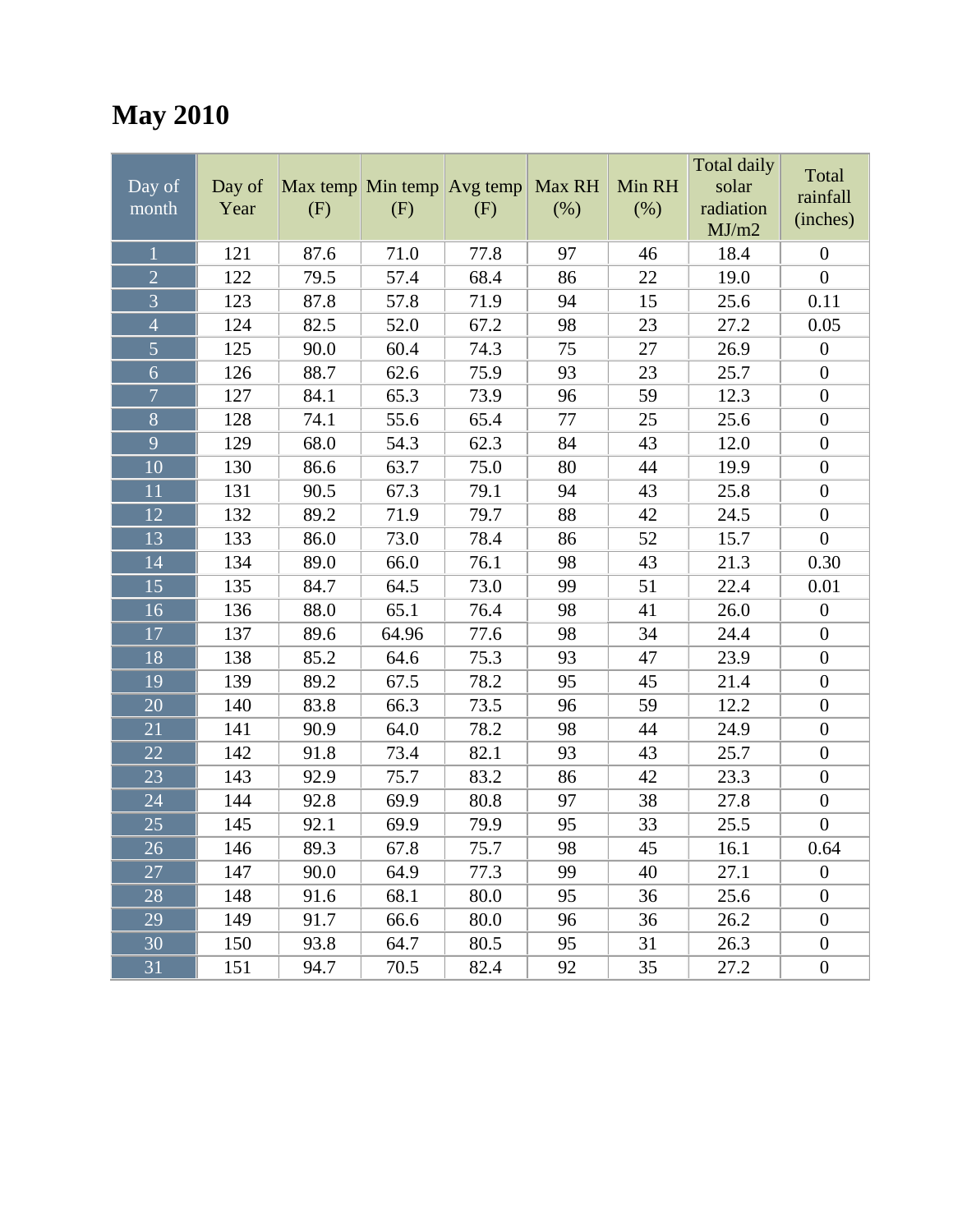### **June 2010**

| Day of<br>month | Day of<br>Year | (F)  | Max temp Min temp Avg temp<br>(F) | (F)   | Max RH<br>(% ) | Min RH<br>(% ) | <b>Total daily</b><br>solar<br>radiation<br>MJ/m2 | Total<br>rainfall<br>(inches) |
|-----------------|----------------|------|-----------------------------------|-------|----------------|----------------|---------------------------------------------------|-------------------------------|
| $\mathbf 1$     | 152            | 95.6 | 73.4                              | 84.1  | 87             | 36             | 26.3                                              | $\boldsymbol{0}$              |
| $\overline{2}$  | 153            | 93.3 | 72.9                              | 83.1  | 89             | 38             | 26.8                                              | $\overline{0}$                |
| $\overline{3}$  | 154            | 82.7 | 69.2                              | 747.5 | 94             | 65             | 8.5                                               | 0.02                          |
| $\overline{4}$  | 155            | 89.7 | 68.6                              | 78.5  | 96             | 45             | 23.8                                              | $\boldsymbol{0}$              |
| $\overline{5}$  | 156            | 94.7 | 67.8                              | 81.9  | 98             | 39             | 23.5                                              | $\boldsymbol{0}$              |
| $\overline{6}$  | 157            | 94.9 | 74.0                              | 83.8  | 97             | 40             | 22.5                                              | $\boldsymbol{0}$              |
| $\overline{7}$  | 158            | 95.2 | 75.4                              | 84.0  | 91             | 41             | 21.9                                              | $\boldsymbol{0}$              |
| 8               | 159            | 91.3 | 72.6                              | 78.0  | 96             | 54             | 16.9                                              | 0.48                          |
| 9               | 160            | 82.8 | 71.8                              | 74.7  | 99             | 83             | 6.3                                               | 1.62                          |
| 10              | 161            | 81.9 | 72.2                              | 77.1  | 98             | 88             | 5.1                                               | 3.10                          |
| 11              | 162            | 92.7 | 75.7                              | 83.0  | 94             | 55             | 22.2                                              | $\boldsymbol{0}$              |
| 12              | 163            | 93.5 | 77.9                              | 85.0  | 90             | 50             | 23.4                                              | $\boldsymbol{0}$              |
| $\overline{13}$ | 164            | 93.2 | 77.6                              | 84.7  | 92             | 50             | 21.5                                              | $\boldsymbol{0}$              |
| 14              | 165            | 93.4 | 74.1                              | 83.2  | 98             | 51             | 23.5                                              | $\boldsymbol{0}$              |
| 15              | 166            | 92.7 | 74.6                              | 83.7  | 95             | 48             | 23.7                                              | $\boldsymbol{0}$              |
| 16              | 167            | 93.7 | 75.7                              | 84.4  | 94             | 44             | 24.5                                              | $\boldsymbol{0}$              |
| 17              | 168            | 93.4 | 75.0                              | 83.9  | 95             | 48             | 24.5                                              | $\boldsymbol{0}$              |
| 18              | 169            | 93.4 | 75.2                              | 83.5  | 94             | 47             | 24.0                                              | $\boldsymbol{0}$              |
| 19              | 170            | 93.6 | 76.6                              | 84.1  | 93             | 47             | 23.7                                              | $\overline{0}$                |
| 20              | 171            | 96.4 | 74.1                              | 85.1  | 91             | 40             | 26.6                                              | $\boldsymbol{0}$              |
| 21              | 172            | 97.1 | 77.5                              | 86.8  | 87             | 41             | 26.0                                              | $\boldsymbol{0}$              |
| 22              | 173            | 96.8 | 76.8                              | 86.5  | 92             | 44             | 26.6                                              | $\boldsymbol{0}$              |
| 23              | 174            | 95.5 | 77.3                              | 83.9  | 95             | 45             | 22.9                                              | 0.33                          |
| 24              | 175            | 85.8 | 73.8                              | 78.8  | 98             | 71             | 14.2                                              | 0.72                          |
| $\overline{25}$ | 176            | 92.4 | 72.2                              | 82.1  | 99             | 52             | 23.5                                              | 0.09                          |
| 26              | 177            | 93.2 | 74.8                              | 84.0  | 97             | 50             | 26.8                                              | $\boldsymbol{0}$              |
| 27              | 178            | 93.2 | 74.3                              | 83.9  | 93             | 45             | 26.8                                              | $\boldsymbol{0}$              |
| 28              | 179            | 94.4 | 76.6                              | 84.0  | 91             | 48             | 23.9                                              | $\boldsymbol{0}$              |
| 29              | 180            | 89.7 | 72.8                              | 78.6  | 99             | 59             | 18.7                                              | 3.89                          |
| $\overline{30}$ | 181            | 83.5 | 72.4                              | 76.5  | 99             | 78             | 11.1                                              | 0.88                          |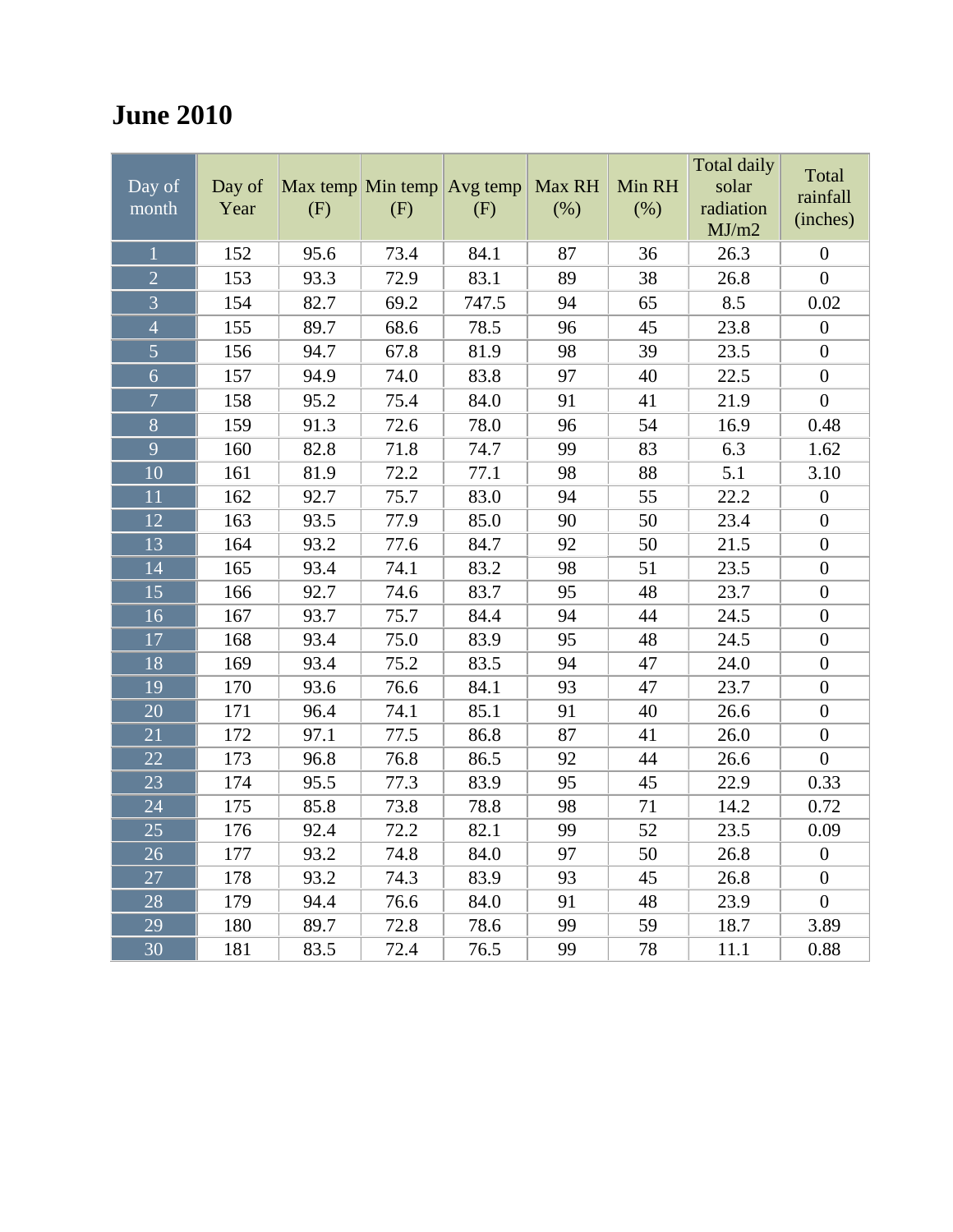## **July 2010**

|                |        |                            |      |      |        |        | Total daily | Total            |
|----------------|--------|----------------------------|------|------|--------|--------|-------------|------------------|
| Day of         | Day of | Max temp Min temp Avg temp |      |      | Max RH | Min RH | solar       | rainfall         |
| month          | Year   | (F)                        | (F)  | (F)  | $(\%)$ | (% )   | radiation   | (inches)         |
|                |        |                            |      |      |        |        | MJ/m2       |                  |
| $\overline{1}$ | 182    | 85.5                       | 74.1 | 77.8 | 99     | 68     | 12.8        | 0.02             |
| $\overline{2}$ | 183    | 83.2                       | 73.0 | 75.8 | 99     | 76     | 8.5         | 2.44             |
| $\overline{3}$ | 184    | 86.9                       | 72.9 | 77.6 | 99     | 71     | 11.12       | 0.03             |
| $\overline{4}$ | 185    | 85.4                       | 74.7 | 79.5 | 96     | 70     | 15.2        | 0.56             |
| 5              | 186    | 91.3                       | 75.8 | 82.9 | 97     | 50     | 23.3        | $\boldsymbol{0}$ |
| $\overline{6}$ | 187    | 89.3                       | 72.6 | 80.2 | 97     | 58     | 22.8        | $\boldsymbol{0}$ |
| $\overline{7}$ | 188    | 89.0                       | 75.9 | 79.4 | 98     | 63     | 16.5        | 0.19             |
| 8              | 189    | 89.5                       | 75.0 | 81.4 | 99     | 56     | 19.4        | $\boldsymbol{0}$ |
| 9              | 190    | 92.0                       | 74.3 | 82.3 | 98     | 49     | 21.2        | $\boldsymbol{0}$ |
| 10             | 191    | 88.0                       | 74.1 | 78.3 | 99     | 65     | 10.6        | 0.15             |
| 11             | 192    | 91.7                       | 73.2 | 82.0 | 99     | 57     | 23.4        | $\boldsymbol{0}$ |
| 12             | 193    | 89.5                       | 75.7 | 82.0 | 94     | 61     | 19.2        | $\boldsymbol{0}$ |
| 13             | 194    | 91.5                       | 78.4 | 83.5 | 91     | 59     | 20.3        | $\boldsymbol{0}$ |
| 14             | 195    | 93.0                       | 75.4 | 83.4 | 96     | 57     | 21.3        | $\boldsymbol{0}$ |
| 15             | 196    | 92.7                       | 75.7 | 83.0 | 97     | 53     | 25.3        | $\boldsymbol{0}$ |
| 16             | 197    | 94.7                       | 74.4 | 84.3 | 97     | 48     | 26.2        | $\boldsymbol{0}$ |
| 17             | 198    | 95.6                       | 76.8 | 84.5 | 91     | 47     | 24.6        | $\boldsymbol{0}$ |
| 18             | 199    | 93.9                       | 74.4 | 82.9 | 94     | 53     | 23.3        | $\boldsymbol{0}$ |
| 19             | 200    | 89.4                       | 75.1 | 80.6 | 99     | 60     | 14.7        | 0.02             |
| 20             | 201    | 92.8                       | 75.2 | 83.3 | 97     | 48     | 22.5        | $\boldsymbol{0}$ |
| 21             | 202    | 93.9                       | 74.3 | 84.1 | 96     | 51     | 22.7        | $\boldsymbol{0}$ |
| 22             | 203    | 94.1                       | 76.2 | 84.4 | 96     | 53     | 22.3        | $\boldsymbol{0}$ |
| 23             | 204    | 95.0                       | 74.6 | 84.3 | 98     | 42     | 24.8        | $\boldsymbol{0}$ |
| 24             | 205    | 92.0                       | 73.4 | 82.7 | 98     | 50     | 22.2        | $\boldsymbol{0}$ |
| 25             | 206    | 96.3                       | 74.6 | 84.7 | 94     | 30     | 25.7        | $\boldsymbol{0}$ |
| 26             | 207    | 91.2                       | 73.6 | 79.6 | 98     | 60     | 11.4        | 0.07             |
| 27             | 208    | 90.2                       | 73.1 | 78.1 | 99     | 61     | 17.8        | 1.70             |
| 28             | 209    | 87.4                       | 72.5 | 76.6 | 99     | 66     | 11.4        | 1.88             |
| 29             | 210    | 89.9                       | 72.6 | 79.8 | 99     | 65     | 15.8        | $\boldsymbol{0}$ |
| 30             | 211    | 93.8                       | 75.2 | 83.2 | 98     | 49     | 25.4        | $\boldsymbol{0}$ |
| 31             | 212    | 96.5                       | 76.2 | 85.1 | 92     | 42     | 25.1        | $\boldsymbol{0}$ |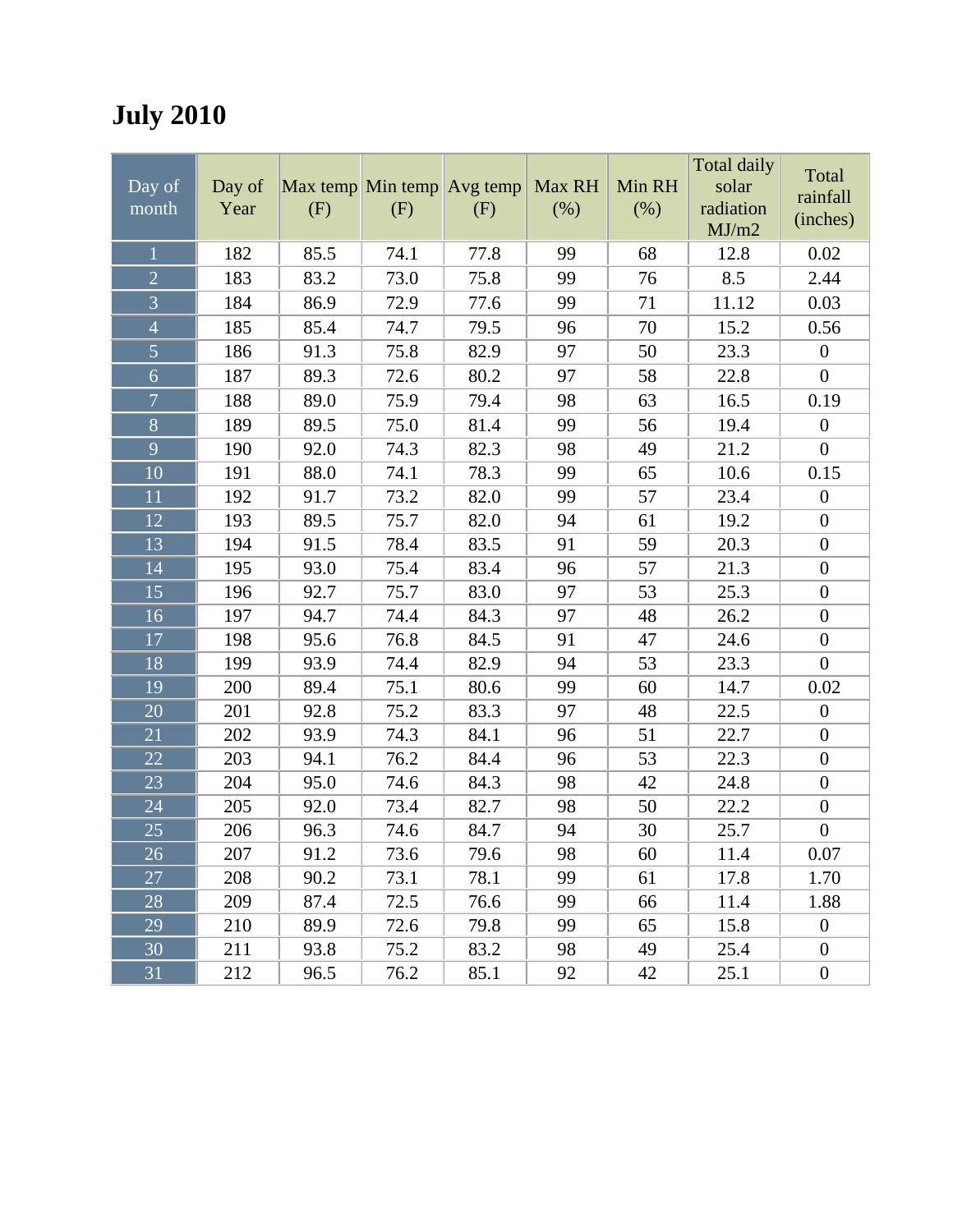### **August 2010**

| $Day$ of<br>month | Day of<br>Year | Max temp Min temp Avg temp<br>(F) | (F)  | (F)  | Max RH<br>(% ) | Min RH<br>(% ) | <b>Total daily</b><br>solar<br>radiation<br>MJ/m2 | Total<br>rainfall<br>(inches) |
|-------------------|----------------|-----------------------------------|------|------|----------------|----------------|---------------------------------------------------|-------------------------------|
|                   | 213            | 98.4                              | 76.4 | 85.7 | 80             | 39             | 24.9                                              | $\boldsymbol{0}$              |
| $\overline{2}$    | 214            | 99.1                              | 74.4 | 86.1 | 87             | 37             | 25.3                                              | $\overline{0}$                |
| $\overline{3}$    | 215            | 98.0                              | 77.9 | 87.4 | 87             | 47             | 24.0                                              | $\overline{0}$                |
| $\overline{4}$    | 216            | 98.4                              | 78.6 | 87.3 | 91             | 45             | 24.6                                              | $\overline{0}$                |
| $\overline{5}$    | 217            | 97.0                              | 78.8 | 87.4 | 90             | 42             | 24.4                                              | $\boldsymbol{0}$              |
| 6                 | 218            | 98.0                              | 76.0 | 83.4 | 92             | 46             | 18.2                                              | $\boldsymbol{0}$              |
| $\overline{7}$    | 219            | 96.1                              | 73.9 | 83.8 | 98             | 47             | 21.6                                              | 0.02                          |
| 8                 | 220            | 96.3                              | 77.3 | 86.1 | 93             | 44             | 23.8                                              | $\boldsymbol{0}$              |
| 9                 | 221            | 97.5                              | 77.2 | 86.0 | 93             | 41             | 25.1                                              | $\boldsymbol{0}$              |
| 10                | 222            | 97.6                              | 76.2 | 85.8 | 93             | 44             | 24.1                                              | $\boldsymbol{0}$              |
| 11                | 223            | 98.0                              | 77.8 | 87.1 | 93             | 42             | 23.7                                              | $\boldsymbol{0}$              |
| 12                | 224            | 99.1                              | 78.5 | 88.2 | 91             | 40             | 23.6                                              | $\boldsymbol{0}$              |
| 13                | 225            | 99.1                              | 78.6 | 87.7 | 84             | 38             | 24.0                                              | $\overline{0}$                |
| 14                | 226            | 97.4                              | 79.0 | 87.1 | 87             | 40             | 22.4                                              | $\boldsymbol{0}$              |
| 15                | 227            | 99.8                              | 79.0 | 87.7 | 90             | 39             | 24.9                                              | $\overline{0}$                |
| 16                | 228            | 97.0                              | 77.8 | 86.1 | 89             | 44             | 22.4                                              | $\boldsymbol{0}$              |
| 17                | 229            | 95.8                              | 74.1 | 83.5 | 95             | 33             | 24.6                                              | $\overline{0}$                |
| 18                | 230            | 99.4                              | 76.0 | 84.0 | 96             | 37             | 21.3                                              | 0.35                          |
| 19                | 231            | 92.5                              | 75.5 | 80.3 | 97             | 62             | 12.9                                              | 0.72                          |
| 20                | 232            | 95.6                              | 76.5 | 84.9 | 95             | 41             | 23.0                                              | $\boldsymbol{0}$              |
| 21                | 233            | 97.0                              | 76.8 | 85.7 | 94             | 42             | 23.7                                              | $\overline{0}$                |
| 22                | 234            | 98.9                              | 79.3 | 87.4 | 82             | 43             | 20.0                                              | $\boldsymbol{0}$              |
| 23                | 235            | 100.2                             | 77.4 | 86.7 | 83             | 37             | 20.9                                              | $\overline{0}$                |
| 24                | 236            | 96.6                              | 75.1 | 85.0 | 97             | 28             | 22.4                                              | $\overline{0}$                |
| 25                | 237            | 88.6                              | 69.1 | 78.4 | 87             | 47             | 16.7                                              | $\boldsymbol{0}$              |
| 26                | 238            | 90.3                              | 69.2 | 78.6 | 95             | 30             | 23.1                                              | $\boldsymbol{0}$              |
| 27                | 239            | 91.6                              | 59.7 | 75.9 | 93             | 21             | 25.5                                              | $\boldsymbol{0}$              |
| 28                | 240            | 93.5                              | 63.4 | 79.0 | 92             | 43             | 22.0                                              | $\boldsymbol{0}$              |
| 29                | 241            | 90.6                              | 72.6 | 81.1 | 97             | 50             | 20.2                                              | $\overline{0}$                |
| 30                | 242            | 88.4                              | 76.2 | 80.5 | 94             | 66             | 14.5                                              | $\boldsymbol{0}$              |
| 31                | 243            | 92.8                              | 75.6 | 82.4 | 98             | 55             | 18.8                                              | $\overline{0}$                |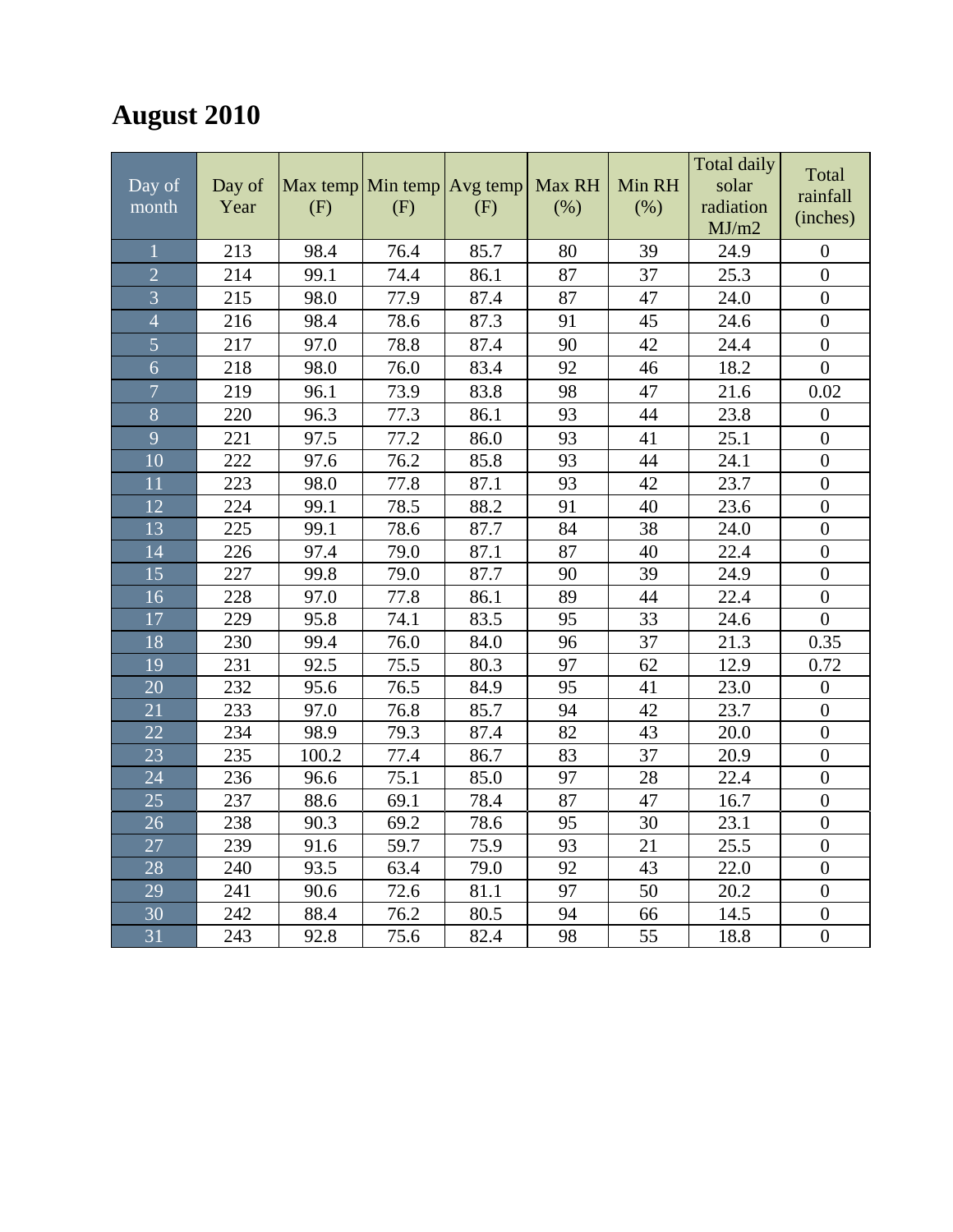# **September 2010**

| Day of<br>month | Day of<br>Year | Max temp Min temp Avg temp<br>(F) | (F)  | (F)  | Max RH<br>(%) | Min RH<br>(% ) | Total daily<br>solar<br>radiation<br>MJ/m2 | Total<br>rainfall<br>(inches) |
|-----------------|----------------|-----------------------------------|------|------|---------------|----------------|--------------------------------------------|-------------------------------|
| $\mathbf{1}$    | 244            | 92.3                              | 73.7 | 82.0 | 96            | 48             | 16.5                                       | $\overline{0}$                |
| $\overline{2}$  | 245            | 82.6                              | 74.4 | 78.0 | 98            | 76             | 6.6                                        | 0.17                          |
| $\overline{3}$  | 246            | 82.8                              | 69.2 | 77.2 | 99            | 57             | 15.0                                       | 0.02                          |
| $\overline{4}$  | 247            | 86.9                              | 62.9 | 73.9 | 91            | 30             | 24.3                                       | $\boldsymbol{0}$              |
| $\overline{5}$  | 248            | 89.6                              | 60.8 | 75.4 | 94            | 33             | 23.8                                       | $\boldsymbol{0}$              |
| 6               | 249            | 91.5                              | 68.8 | 79.2 | 93            | 49             | 18.4                                       | $\overline{0}$                |
| $\overline{7}$  | 250            | 85.0                              | 73.6 | 77.8 | 98            | 72             | 6.7                                        | 0.63                          |
| $\overline{8}$  | 251            | 88.9                              | 74.3 | 79.9 | 98            | 58             | 11.1                                       | 0.01                          |
| 9               | 252            | 85.8                              | 77.1 | 80.3 | 95            | 68             | 15.0                                       | 0.30                          |
| $\overline{10}$ | 253            | 91.4                              | 75.3 | 81.8 | 98            | 49             | 21.2                                       | $\boldsymbol{0}$              |
| 11              | 254            | 93.3                              | 76.3 | 83.4 | 96            | 52             | 21.4                                       | $\boldsymbol{0}$              |
| 12              | 255            | 93.3                              | 76.2 | 83.7 | 95            | 49             | 18.9                                       | $\boldsymbol{0}$              |
| 13              | 256            | 93.4                              | 71.3 | 81.0 | 96            | 35             | 21.4                                       | $\boldsymbol{0}$              |
| 14              | 257            | 94.5                              | 64.2 | 78.8 | 94            | 32             | 21.2                                       | $\overline{0}$                |
| 15              | 258            | 93.5                              | 67.8 | 80.6 | 96            | 39             | 21.0                                       | $\boldsymbol{0}$              |
| 16              | 259            | 93.3                              | 66.5 | 80.6 | 97            | 42             | 21.2                                       | $\boldsymbol{0}$              |
| 17              | 260            | 95.3                              | 72.6 | 82.8 | 96            | 40             | 16.3                                       | $\boldsymbol{0}$              |
| 18              | 261            | 95.5                              | 69.4 | 81.8 | 98            | 38             | 19.9                                       | $\boldsymbol{0}$              |
| 19              | 261            | 94.4                              | 70.6 | 80.5 | 96            | 32             | 16.1                                       | $\boldsymbol{0}$              |
| $\overline{20}$ | 263            | 93.1                              | 66.9 | 79.9 | 98            | 35             | 19.2                                       | $\boldsymbol{0}$              |
| $\overline{21}$ | 264            | 90.5                              | 66.9 | 77.6 | 99            | 46             | 17.2                                       | $\boldsymbol{0}$              |
| 22              | 265            | 93.3                              | 69.3 | 80.6 | 98            | 37             | 17.7                                       | $\boldsymbol{0}$              |
| 23              | 266            | 92.8                              | 73.5 | 81.1 | 97            | 40             | 16.9                                       | $\boldsymbol{0}$              |
| 24              | 267            | 93.5                              | 70.9 | 81.3 | 99            | 36             | 20.0                                       | $\boldsymbol{0}$              |
| 25              | 268            | 87.0                              | 69.4 | 76.3 | 97            | 53             | 15.7                                       | $\overline{0}$                |
| 26              | 269            | 77.7                              | 59.4 | 68.0 | 100           | 69             | 10.1                                       | $\boldsymbol{0}$              |
| 27              | 270            | 74.2                              | 50.7 | 61.2 | 98            | 40             | 22.2                                       | $\boldsymbol{0}$              |
| 28              | 271            | 83.3                              | 50.5 | 66.1 | 99            | 31             | 21.4                                       | $\boldsymbol{0}$              |
| 29              | 272            | 84.8                              | 57.4 | 70.0 | 94            | 32             | 21.1                                       | $\boldsymbol{0}$              |
| 30              | 273            | 86.2                              | 56.0 | 70.9 | 97            | 28             | 20.4                                       | $\boldsymbol{0}$              |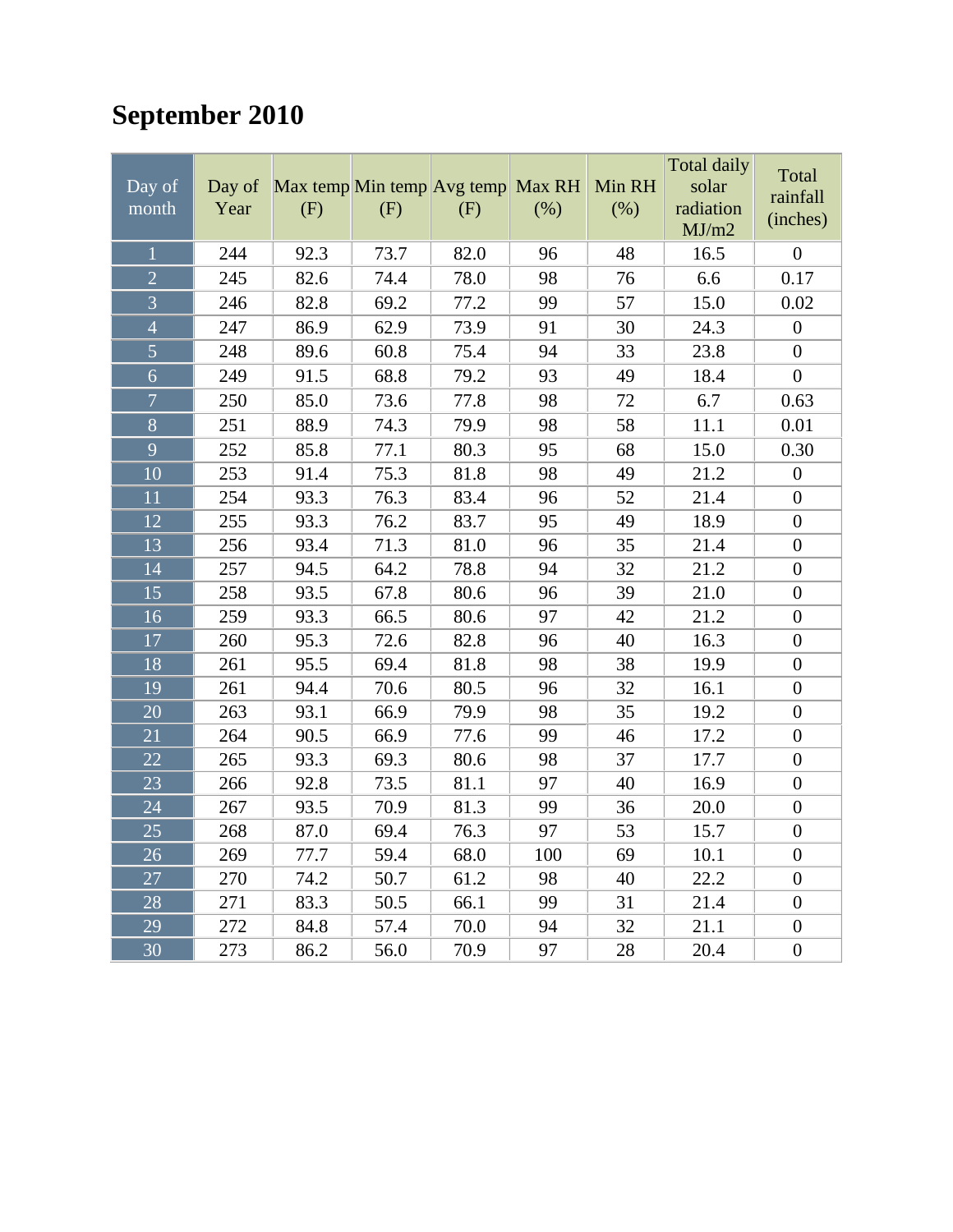### **October 2010**

| Day of<br>month | Day of<br>Year | Max temp Min temp Avg temp Max RH<br>(F) | (F)  | (F)  | (% ) | Min RH<br>(% ) | <b>Total daily</b><br>solar<br>radiation<br>MJ/m2 | Total<br>rainfall<br>(inches) |
|-----------------|----------------|------------------------------------------|------|------|------|----------------|---------------------------------------------------|-------------------------------|
| $\overline{1}$  | 274            | 83.1                                     | 57.5 | 69.3 | 92   | 23             | 22.1                                              | $\boldsymbol{0}$              |
| $\overline{2}$  | 275            | 81.7                                     | 49.2 | 66.0 | 95   | 27             | 21.5                                              | $\boldsymbol{0}$              |
| $\overline{3}$  | 276            | 69.8                                     | 48.2 | 60.9 | 78   | 28             | 22.0                                              | $\boldsymbol{0}$              |
| $\overline{4}$  | 277            | 72.0                                     | 40.6 | 55.6 | 98   | 26             | 21.9                                              | $\boldsymbol{0}$              |
| 5               | 278            | 75.6                                     | 39.7 | 57.2 | 94   | 18             | 21.8                                              | $\boldsymbol{0}$              |
| $\overline{6}$  | 279            | 81.2                                     | 41.9 | 60.5 | 96   | 17             | 21.7                                              | $\boldsymbol{0}$              |
| $\overline{7}$  | 280            | 86.3                                     | 45.1 | 64.6 | 93   | 14             | 21.4                                              | $\boldsymbol{0}$              |
| $\bf 8$         | 281            | 88.2                                     | 50.1 | 68.0 | 85   | 16             | 20.7                                              | $\boldsymbol{0}$              |
| 9               | 282            | 88.0                                     | 53.0 | 69.0 | 87   | 18             | 20.5                                              | $\boldsymbol{0}$              |
| 10              | 283            | 86.6                                     | 51.5 | 70.1 | 91   | 25             | 19.9                                              | $\overline{0}$                |
| 11              | 284            | 68.7                                     | 61.3 | 63.6 | 100  | 66             | 3.5                                               | 1.29                          |
| 12              | 285            | 79.6                                     | 59.2 | 67.4 | 98   | 40             | 19.9                                              | $\boldsymbol{0}$              |
| 13              | 286            | 80.7                                     | 57.8 | 67.9 | 94   | 41             | 18.7                                              | $\boldsymbol{0}$              |
| 14              | 287            | 74.1                                     | 50.9 | 61.3 | 84   | 27             | 20.3                                              | $\boldsymbol{0}$              |
| 15              | 288            | 83.0                                     | 45.1 | 62.3 | 98   | 22             | 20.1                                              | $\boldsymbol{0}$              |
| 16              | 289            | 84.6                                     | 47.5 | 65.3 | 95   | 20             | 19.8                                              | $\boldsymbol{0}$              |
| 17              | 290            | 83.3                                     | 55.5 | 68.6 | 90   | 29             | 17.0                                              | $\boldsymbol{0}$              |
| 18              | 291            | 84.0                                     | 61.8 | 70.5 | 95   | 38             | 16.7                                              | $\boldsymbol{0}$              |
| 19              | 292            | 84.0                                     | 63.2 | 71.9 | 94   | 44             | 14.3                                              | $\boldsymbol{0}$              |
| 20              | 293            | 82.5                                     | 60.4 | 69.0 | 97   | 46             | 15.1                                              | $\boldsymbol{0}$              |
| 21              | 294            | 85.2                                     | 56.4 | 70.0 | 99   | 33             | 16.7                                              | $\overline{0}$                |
| 22              | 295            | 82.7                                     | 65.1 | 73.4 | 98   | 53             | 12.2                                              | 0.01                          |
| 23              | 296            | 80.8                                     | 59.9 | 70.1 | 100  | 56             | 8.5                                               | 0.92                          |
| 24              | 297            | 83.2                                     | 60.5 | 72.2 | 100  | 56             | 12.0                                              | 1.5                           |
| 25              | 298            | 83.3                                     | 65.0 | 74.6 | 98   | 56             | 10.0                                              | $\boldsymbol{0}$              |
| 26              | 299            | 77.4                                     | 53.7 | 70.2 | 87   | 26             | 16.3                                              | $\theta$                      |
| 27              | 300            | 85.5                                     | 54.2 | 69.8 | 86   | 28             | 15.8                                              | $\boldsymbol{0}$              |
| 28              | 301            | 69.9                                     | 49.6 | 61.7 | 69   | 20             | 18.8                                              | $\boldsymbol{0}$              |
| 29              | 302            | 66.6                                     | 37.0 | 50.0 | 87   | 24             | 18.8                                              | $\boldsymbol{0}$              |
| 30              | 303            | 74.3                                     | 36.5 | 54.1 | 95   | 25             | 18.5                                              | $\boldsymbol{0}$              |
| 31              | 304            | 81.8                                     | 49.0 | 64.0 | 87   | 32             | 17.5                                              | $\boldsymbol{0}$              |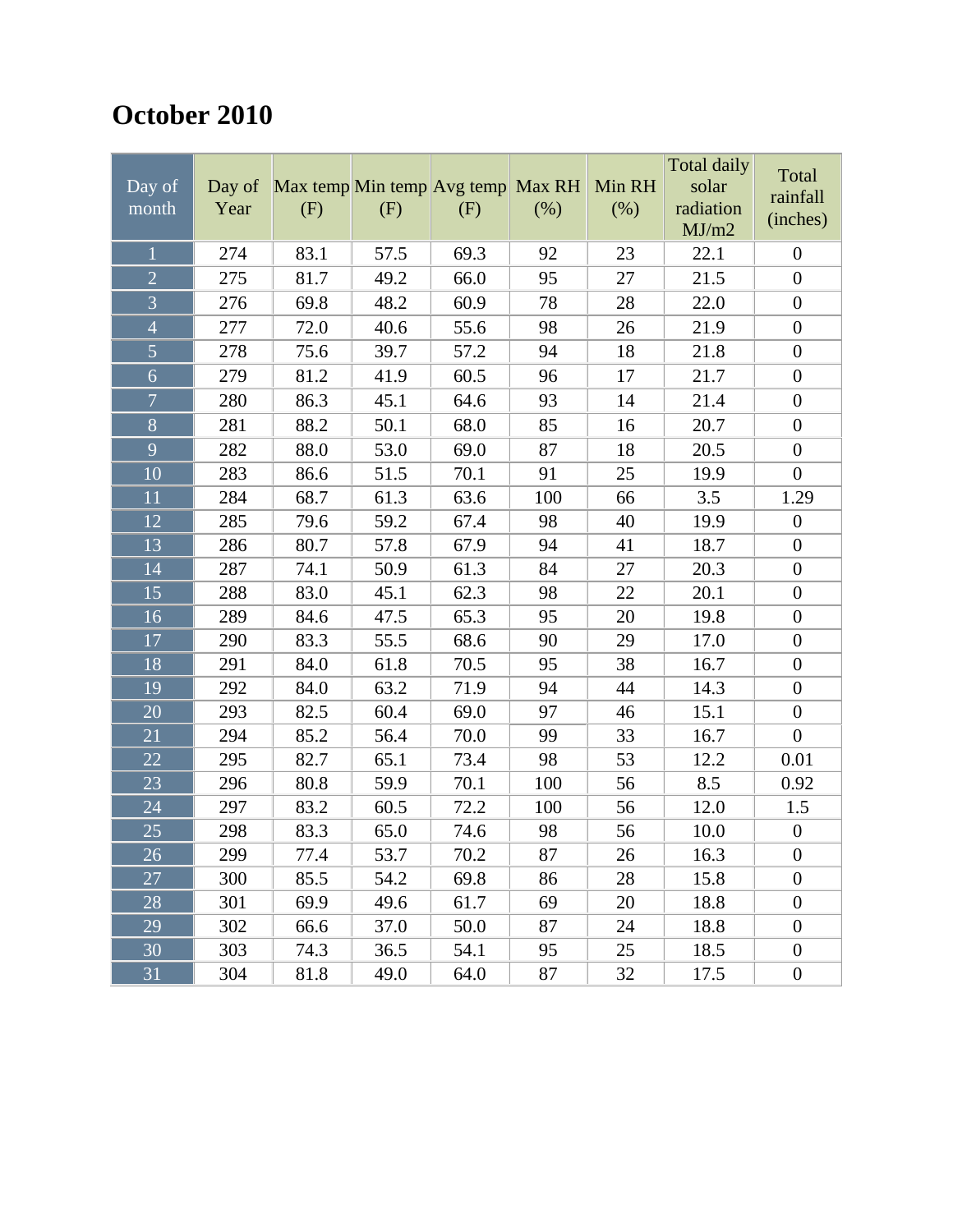#### **November 2010**

| Day of<br>month | Day of<br>Year | (F)  | (F)  | Max temp Min temp Avg temp Max RH<br>(F) | (% ) | Min RH<br>(% ) | <b>Total daily</b><br>solar<br>radiation<br>MJ/m2 | Total<br>rainfall<br>(inches) |
|-----------------|----------------|------|------|------------------------------------------|------|----------------|---------------------------------------------------|-------------------------------|
| $\mathbf{1}$    | 305            | 82.1 | 63.6 | 71.6                                     | 100  | 60             | 11.0                                              | $\overline{0}$                |
| $\overline{2}$  | 306            | 64.8 | 54.0 | 57.7                                     | 99   | 81             | 2.6                                               | 0.73                          |
| $\overline{3}$  | 307            | 56.9 | 52.2 | 54.6                                     | 100  | 94             | 1.8                                               | 0.16                          |
| $\overline{4}$  | 308            | 62.9 | 46.3 | 53.3                                     | 92   | 30             | 17.4                                              | $\boldsymbol{0}$              |
| $\overline{5}$  | 309            | 58.8 | 37.7 | 48.2                                     | 86   | 26             | 17.3                                              | $\overline{0}$                |
| 6               | 310            | 64.0 | 31.9 | 46.1                                     | 97   | 19             | 17.1                                              | $\overline{0}$                |
| $\overline{7}$  | 311            | 70.0 | 36.1 | 51.7                                     | 93   | 19             | 16.8                                              | $\boldsymbol{0}$              |
| 8               | 312            | 73.8 | 43.8 | 57.6                                     | 83   | 40             | 16.3                                              | $\boldsymbol{0}$              |
| 9               | 313            | 74.0 | 51.9 | 62.4                                     | 99   | 46             | 14.4                                              | $\overline{0}$                |
| 10              | 314            | 79.6 | 59.5 | 67.5                                     | 99   | 54             | 12.9                                              | $\overline{0}$                |
| 11              | 315            | 75.8 | 61.9 | 68.9                                     | 96   | 61             | 6.9                                               | $\boldsymbol{0}$              |
| 12              | 316            | 75.1 | 55.6 | 66.3                                     | 98   | 61             | 12.3                                              | 0.48                          |
| 13              | 317            | 54.1 | 39.4 | 48.3                                     | 99   | 67             | 6.6                                               | $\boldsymbol{0}$              |
| 14              | 318            | 58.2 | 34.3 | 46.5                                     | 100  | 48             | 13.1                                              | $\overline{0}$                |
| 15              | 319            | 56.8 | 43.1 | 50.8                                     | 100  | 81             | 4.7                                               | 0.02                          |
| 16              | 320            | 60.5 | 45.8 | 51.7                                     | 100  | 51             | 10.5                                              | 0.17                          |
| 17              | 321            | 70.6 | 43.4 | 56.1                                     | 94   | 48             | 12.8                                              | $\boldsymbol{0}$              |
| 18              | 322            | 57.5 | 39.6 | 48.5                                     | 99   | 58             | 12.4                                              | $\boldsymbol{0}$              |
| 19              | 323            | 63.8 | 32.6 | 47.3                                     | 99   | 51             | 14.7                                              | $\overline{0}$                |
| 20              | 324            | 69.5 | 47.0 | 57.8                                     | 100  | 64             | 9.2                                               | $\boldsymbol{0}$              |
| $\overline{21}$ | 325            | 78.2 | 60.4 | 69.2                                     | 95   | 54             | 8.8                                               | $\boldsymbol{0}$              |
| 22              | 326            | 77.0 | 63.5 | 70.1                                     | 95   | 73             | 4.7                                               | $\boldsymbol{0}$              |
| 23              | 327            | 82.1 | 67.6 | 73.4                                     | 97   | 55             | 10.2                                              | $\boldsymbol{0}$              |
| 24              | 328            | 80.0 | 70.2 | 74.2                                     | 92   | 62             | 7.7                                               | $\overline{0}$                |
| 25              | 329            | 73.4 | 39.5 | 58.9                                     | 97   | 80             | 3.2                                               | 0.14                          |
| 26              | 330            | 50.2 | 32.7 | 39.8                                     | 81   | 29             | 13.4                                              | $\boldsymbol{0}$              |
| 27              | 331            | 61.8 | 29.7 | 43.8                                     | 94   | 16             | 14.2                                              | $\boldsymbol{0}$              |
| 28              | 332            | 63.5 | 36.1 | 51.6                                     | 88   | 49             | 9.2                                               | $\overline{0}$                |
| 29              | 333            | 69.3 | 53.3 | 61.8                                     | 98   | 43             | 3.4                                               | 0.23                          |
| 30              | 334            | 50.1 | 34.8 | 43.1                                     | 67   | 39             | 14.1                                              | $\boldsymbol{0}$              |